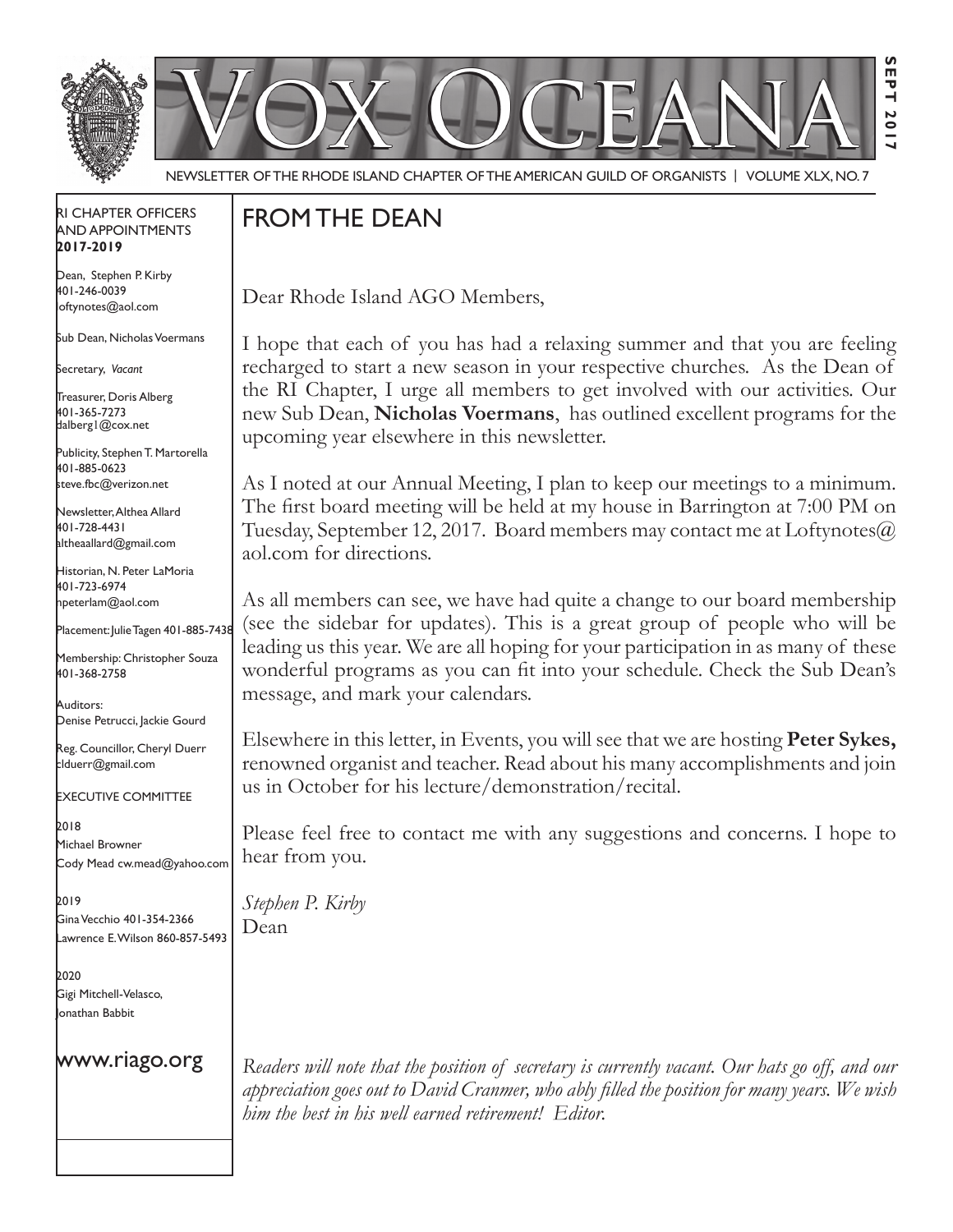## FROM THE SUB DEAN

The 2017-2018 Academic Year for the Rhode Island Chapter of the AGO will be both informative and exciting. As your new sub-dean, I was tasked to develop a comprehensive program year that can beneft all members of our chapter whether you are an amateur, professional, liturgical, or a substitute organist.

I have put together a tentative schedule for the year which will kick off with an installation service on Friday, October 6th at 6:30 pm, followed by a reception at St. Martin's Episcopal Church, 50 Orchard Avenue, Providence.

Our second event will feature the talents of **Professor Peter Sykes** who will present a segmented, ninety minute long program at Phillips Memorial Baptist Church, 565 Pontiac Avenue, Cranstonon Saturday, October 21 at 10 am. Professor Sykes will begin with practice techniques, work on repertoire with three or four organists of varying skill levels and will fnish the program with a brief recital.

Our third event will be a Twelfth Night event on January 6th at St. Martin's Great Hall. **Fred Jodry** and I will present a program of epiphany works including a sing-a-long of several Epiphany Carols from The Boar's Head and Yule Log Festival; a Medieval Epiphany feast. A reception will follow the event.

**Gigi Mitchell-Velasco** will present a workshop on vocal pedagogy in March, time and venue to be announced.

Our end of the year recital and potluck will be hosted by **Fred Jodry** at the First Unitarian Church in June. I look forward to embarking on this journey together with you and am eager to see what the future holds.

Let me know what you think! *Nicholas Voermans*, Sub-Dean

## **EVENTS**

**Friday, October 6 at 6:30 pm**: RIAGO installation ceremony followed by reception at St. Martin's Church, 50 Orchard Avenue, Providence (Wayland Square).

**Saturday, October 21 at 10am**: RIAGO presents organist **Peter Sykes,** who will offer a 90-minute Lecture-Demonstration and Recital: *Techniques in Practicing the Organ* at Phillips Memorial Baptist Chursh, 565 Pontiac Avenue, Cranston. Free and open to the public; donations appreciated.

*(See article, next page, and fyer)*

## **SUBSTITUTE LISTINGS**

*Contact Julie Tagen (401-225-9594) with changes.* AvAILABLE SunDAYS & WEEkDAYS Babbitt, Jonathan 401-864-9009 Casteel, Eden: 401-932-5589 Castellani, Roger: 917-621-6530 Available after Sept., 2016 Clarke, Margaret: 401-726-4128 (all) Conboy, Lois: 401-658-3838 (please inquire) Gourd, Jacqueline: 401-828-4057 9all; no weddings) Higgins, Stephen: 401-441-2270 (comfortable with any keyboard situation) Johnson, Winfred: 401-847-8548 (interim) Jones, William 401-848-4327 (all) MacCubbin, Jay: 401-521-0698 Markham, Susan: 401-821-6786 Norton-Jackson, Diana: 401-714-2700 (no weddings) Phelps, Howard: 508-224-8475 (please inquire) Tagen, Julia L.: 401-225-9594 (all, weddings/funerals/interim) Taylor, Terry: 401-253-9030 (tutti@fullchannel.net) vecchio, Gina: 401-954-2163 Westhaver, verna: 401-683-2636 (substitute/interim) Wilson, Lawrence: 860-857-5493

#### AvAILABLE WEEkDAYS OnLY

Allard, Althea: 401-728-4431 Black, John: 401-737-1230 (all, available Saturdays & weekdays) Cienniwa, Paul: 617-466-9042 (\$150 min, no Sun. a.m.) Cranmer, David: 401-447-9848 Martorella, Philip: 401-615-0769 (no Sun. a.m.) Nicholson, Nancy: 401-521-9097 (all) Nolan, Robert: 401-884-7172 (available to provide all needs) Ogburn, William 401-294-4357 Sobaje, Martha: 401-626-0099 (weddings, funerals)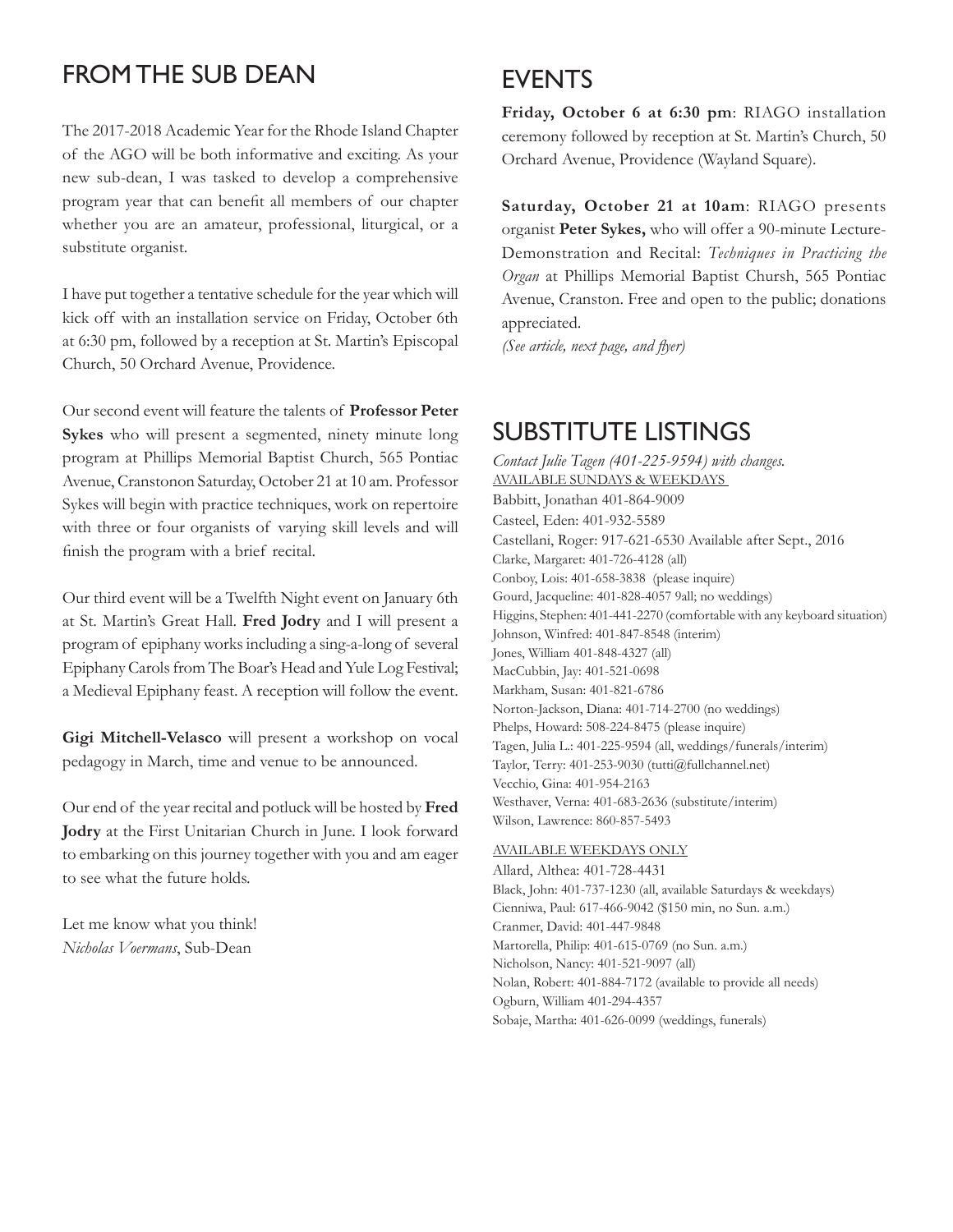## peter sYKes

Associate Professor of Music, Harpsichord, Organ, Clavichord, and Fortepiano, and Chair, Historical Performance at Boston University's College of Fine Arts Principal Instructor of Harpsichord, Juilliard School of Music

His playing has variously been called "compelling and moving," "magnifcent and revelatory," and "bold, imaginative, and amazingly accurate." Peter Sykes has appeared in recital for the American Guild of Organists, the Southeastern Historical keyboard Society, the Organ Historical Society, American Institute of Organbuilders, International Society of Organbuilders, at the Library of Congress, Boston Early Music Festival, and many other festivals, including an appearance in Boston's Jordan Hall as a featured soloist in the Bank of Boston Emerging Artists Celebrity Series.

He is frequently heard on the nationally syndicated radio program "Pipedreams." In March 2004 he was given the honor of performing the dedication recital on the newly restored 1800 Tannenberg two-manual organ in Old Salem, North Carolina, an event featured on the nationally broadcast television show CBS Sunday Morning. He now directs "keyboard Day" mini-festival. He also appears regularly in concert and on recordings with Boston Baroque. With Christa Rakich he created "Tuesdays With Sebastian," an independent two-year beneft concert series in which he and Ms. Rakich performed the entire keyboard works of Johann Sebastian Bach for the organ and harpsichord in thirty-four recitals. He has premiered new works by Dan Locklair, James Woodman, and Joel Martinson, and has performed well over twenty dedication recitals for new or rebuilt organs.

Prof. Sykes's solo recordings include J. S. Bach's complete Leipzig Chorales recorded on the Noack organ of the Langholtskirkja in Reykjavik, From The Heartland – Two Nordlie Organs in South Dakota, Harpsichord Music of Couperin and Rameau, A Nantucket Organ Tour, MAXimum Reger: Favorite Organ Works, and Modern Organ Music, a disc of music by Hindemith, Heiller, Pinkham, Woodman, and Icelandic composers on the Noack organ in the Neskirkja in Reykjavik. *continued in next column* 

#### *Sykes, continued*

His bestselling recording of his organ transcription of Holst's orchestral suite *The Planets* was named Best of 1996 by Audio Review, a "Super CD" by Absolute Sound in 1999, and garnered accolades in every review. He appears on the Cambridge Bach Ensemble recording *The Muses of Zion*, performing organ works of Tunder and Buxtehude on the Fisk meantone organ of Wellesley College, the Music from Aston Magna recording of the oratorio *The Triumph of Time and Truth*, in which he performs the frst known organ concerto movement of Handel, a recording of the organ concerto Cymbale of Julian Wachner, and the Grammynominated Boston Baroque recordings of Handel's *Messiah,*  Bach's *B-Minor Mass*, and Monteverdi's *Vesper*s. His most recent solo recordings include the dedication recital on the Tannenberg organ in Old Salem, available on the Raven label, and the complete Bach harpsichord partitas, available on the Centaur label.

## plaCemeNt lIstINGs

*Contact Julie Tagen (401-225-9594) to list*

First Baptist Church 1/17 91 Cottage Street, Pawtucket, RI 02860 Rev. Linda Watson 401-725-7225; 401-952-9951 Wicks 12 rks 3 manual upon request; 1 service, 1 rehearsal O/D

Original Congregational Church UCC 7/17 1 East Street, Wrentham, MA 02093 Lesley Whittemore 508-954-6460 whitluce@comcast.net Austin \$18,000-22,000 O/D

| St. Barnabas Episcopal           |          | 8/17                                            |  |
|----------------------------------|----------|-------------------------------------------------|--|
| 3257 Post Rod, Warwick, RI 02886 |          |                                                 |  |
|                                  |          | Scott Lee day 401-737-4141 evening 806-640-4708 |  |
| fatherscottyboy@gmail.com        |          |                                                 |  |
| Allen                            | \$15,000 | O/D                                             |  |

#### **SUBMISSIONS**

DEADLInE: 20th of each month. SuBMISSIOnS: Send Word or Text fles to altheaallard@gmail.com or to Althea Allard, 166 Suffolk Ave., Pawtucket, RI 02861. ADvERTISING: Word doc, PDF (print ready), JPG (high resolution), or TIFF. All files should be grayscale at 300 dpi resolution. Email to altheaallard@gmail.com

#### adVertIsING rates

<sup>1/4-</sup>page ad (3.5"W x 5"H): \$18 -or- 1/8-page ad (3.5"W x 2.5"H): \$10 Flyers you provide (for RIAGO members): \$10. Make checks out to RIAGO and mail to Althea Allard by the 20th.